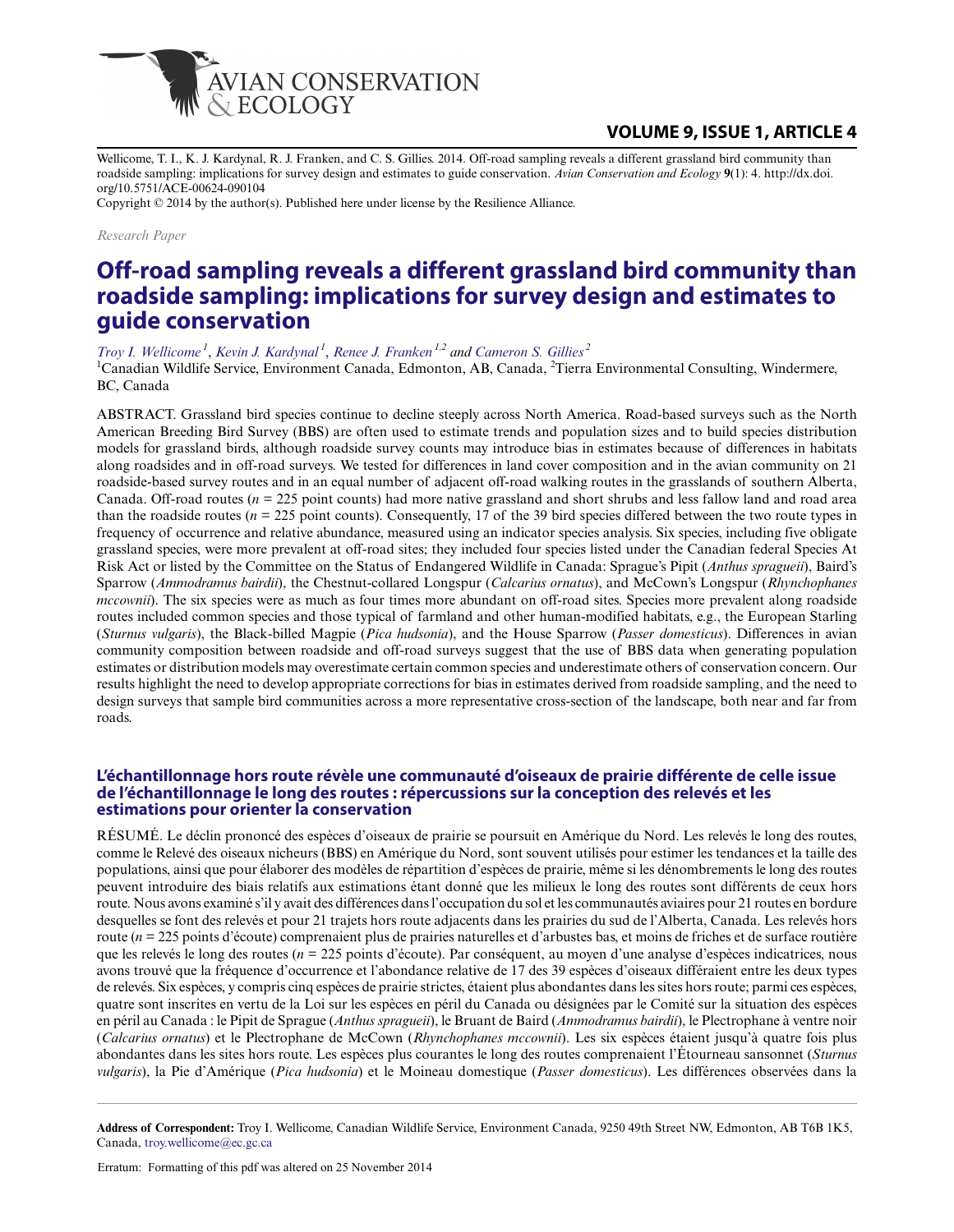composition des communautés aviaires entre les relevés le long des routes et hors route laissent croire que l'utilisation des données du BBS pour générer des estimations de population ou des modèles de répartition surestime peut-être certaines espèces communes et sousestiment possiblement des espèces dont la conservation est préoccupante. Nos résultats soulignent le besoin d'élaborer des correctifs appropriés pour les biais relatifs aux estimations générées à partir de l'échantillonnage le long des routes, et le besoin de concevoir des relevés qui mesurent les communautés aviaires dans un échantillon plus représentatif du paysage, tant près que loin des routes.

Key Words: *agriculture; grassland birds; human-modified habitats; North American Breeding Bird Survey; roadside bias; species distribution models*

### **INTRODUCTION**

Across North America, grassland birds continue to undergo major population declines as their native habitat is degraded through conversion to cropland, intensification of agricultural practices, and fragmentation of the remaining native habitat because of increased industrialization, e.g., increased oil and gas infrastructure and road construction (Samson and Knopf 1994, Peterjohn and Sauer 1999, Askins et al. 2007). To help prioritize conservation actions, the Partners in Flight (PIF) North American Landbird Conservation Plan identified a watch list of landbird species (Rich et al. 2004) whose populations face the greatest threat of future decline. Of the species that made the PIF priority list because of declining populations or high future threats, 40% occur in the Prairie Avifaunal Biome (Rich et al. 2004). Having accurate empirical data is important for the effectiveness and efficiency of programs such as PIF, which endeavor to conserve grassland birds, and for those who estimate species' trends.

The Breeding Bird Survey (BBS, Sauer et al. 2005) is the largest broad-scale source of bird occurrence and abundance data in North America; it was designed primarily to generate indices of long-term population trends over large geographic areas (Robbins et al. 1989, Boren et al. 1999, Coppedge et al. 2001, Sauer et al. 2003). These count data are increasingly used to achieve other goals, such as generating continental population estimates (e.g., Rich et al. 2004, Thogmartin et al. 2006) and building species distribution models (e.g., Scott et al. 2002, Thogmartin et al. 2004, Guisan and Thuiller 2005, Niemuth et al. 2005, Murray et al. 2008). When combined with Geographic Information Systems (GIS) and remote sensing data, spatial distribution models can predict species occurrences and can estimate species' distributions over large areas (Scott et al. 2002, McCarthy et al. 2012). However, such spatial extrapolations most often assume that sampling is representative of the habitat and bird community across the broader landscape. Violations of this assumption could severely weaken the model's predictions and the conservation programs that they inform (Brotons et al. 2004, Sauer et al. 2005, Veech 2006, Niemuth et al. 2007). Roadside bias has previously been observed in grassland birds (e.g., Hutto et al. 1995, Davis and Duncan 1999, Sutter et al. 2000) and has led to overly negative species trends in simulated models for some forest bird species (e.g., Harris and Haskell 2007) and reduced performance in predictive models for plant species distribution (Kadmon et al. 2004, Syfert et al. 2013).

The BBS survey method provides the advantages of temporal and spatial continuity of data, sometimes > 40 years of data from the same routes, broad geographic coverage, and high survey efficiency (Keller and Scallan 1999). However, the value of BBS data for modeling species occurrence and abundance across the landscape has been questioned, in part because sampling is focused on roadsides, where habitats may be greatly impacted by anthropogenic influences (Bart et al. 1995, Keller and Scallan 1999). Bird distribution and abundance may be affected by roads through avoidance, increased mortality from vehicles, decreased mating success, increased nest predation, and habitat changes associated with roads (Lima and Valone 1991, Forman and Alexander 1998, Spellerberg 1998, Forman et al. 2002, Fletcher and Koford 2003, Benítez-López et al. 2010). Such effects may exist several hundred meters or even several kilometers from roads (Benítez-López et al. 2010), perhaps depending on which of the above mechanisms is operating (e.g., Koper et al. 2009, McCarthy et al. 2012). Restricting surveys to roadsides may limit the representativeness of BBS data if habitat composition differs away from roads. Such data may result in skewed abundance, distribution, and community composition data (Thogmartin et al. 2006, Betts et al. 2007, Niemuth et al. 2007, McCarthy et al. 2012), potentially reducing the reliability of associated population and trend estimates and distribution models that are developed to guide conservation-related programs (Bart et al. 1995, 2004, Hutto et al. 1995, Francis et al. 2005, Sauer et al. 2005). Therefore, quantifying and accounting for potential sources of bias from using roadside BBS data is one of the greatest priorities for expanding the utility of this valuable continental survey (Francis et al. 2005, Sauer et al. 2005, Betts et al. 2007, McCarthy et al. 2012).

To examine the hypothesis that community composition and abundance of birds differs between roadside and off-road surveys, we conducted 21 BBS-style roadside surveys, each with an adjacent off-road survey (225 point counts in each survey type). Although differences in bird communities on roadside and offroad surveys have previously been assessed (Hanowski and Niemi 1995, Keller and Fuller 1995, Rotenberry and Knick 1995, Sutter et al. 2000), we used community composition metrics, relative abundance, and frequency of occurrence of obligate and facultative grassland birds, along with proportions of habitat types, to determine if and how bird communities differ between route types. We predicted that bird communities associated with off-road routes would consist of more obligate grassland species, based on the classification in Vikery et al. 1999, or in Poole 2005 for species not classified by Vickery et al., because of higher amounts of native habitat, whereas roadside routes would have more facultative grassland bird species and those that prefer human-modified habitats.

## **METHODS**

### **Study area**

We conducted this study in the southern portion of the Prairie Ecozone of southern Alberta, Canada (Fig. 1). This area is characterized by semiarid conditions (mean annual precipitation of 250 to 300 mm), mainly Brown Chernozemic and Solonetzic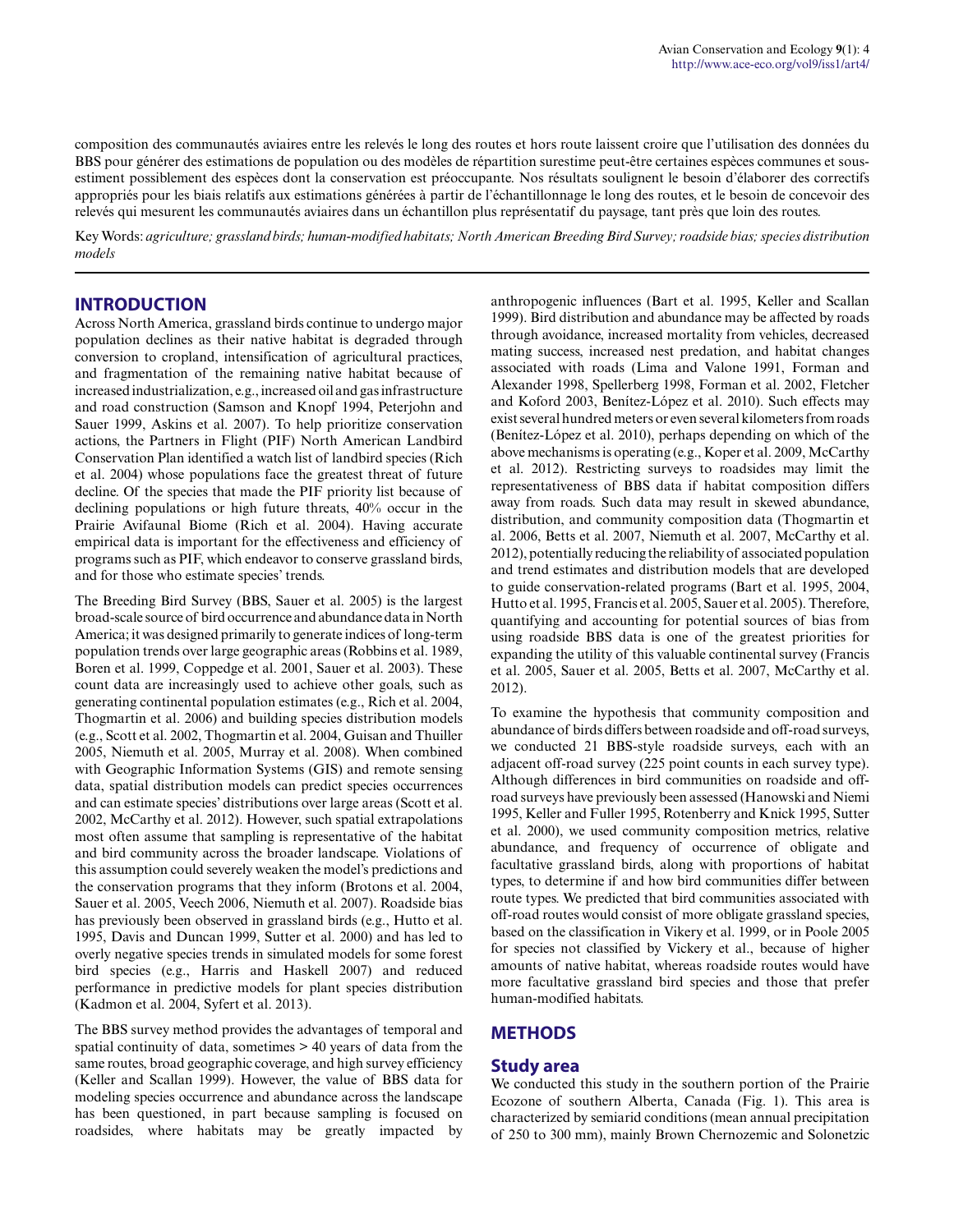soils, and flat to undulating topography, with badlands occurring in isolated areas (Wiken et al. 1997). Approximately 30% of the ecozone is native prairie, excluding aspen parkland and cypress upland ecoregions, with the remaining area having been converted to cropland, tame, i.e., introduced, grasses and forbs, or rural/urban development (Gauthier and Wiken 2003). Dominant vegetation in native prairie includes grasses, e.g., speargrass (*Hesperostipa* spp.), prairie Junegrass (*Koeleria macrantha*), blue grama (*Bouteloua gracilis*), and wheatgrass (*Elymus* spp.); short shrubs such as western snowberry (*Symphoricarpos occidentalis*), rose (*Rosa* spp.), and silver sagebrush (*Artemisia cana*); tall shrubs, e.g., wolf-willow (*Elaeagnus commutata*); and tree species, e.g., aspen (*Populus* spp.) on mesic, shaded sites, e.g., coulees and river valleys. Cattle ranching is the most common use of native grassland habitats in this ecozone; cereal grains, including irrigation farming, and hay production, e.g., crested wheatgrass (*Agropyron cristatum*) and alfalfa (*Medicago sativa*) dominate the use of non-native agricultural land.

**Fig. 1**. Locations of point count surveys used for assessing differences in bird communities on roadside and off-road survey routes within the Prairie Ecozone (shaded area) of southern Alberta, Canada.



### **Bird surveys**

We initially assessed candidate landscapes in which surveys were to be performed in the study area based on percent cover of the most prevalent habitat types, e.g., native grass or cultivated, within each township (9.7 km x 9.7 km). We selected townships across a wide gradient of percent cover of native grass. We chose 21 roadside routes (225 point counts), and created one off-road route adjacent to each (21 off-road routes with 225 off-road total point counts). Eight of the roadside routes were previously established for BBS surveys, and we added 13 more routes to include the broadest range of habitat type proportions available in the study landscape, because the BBS routes were typically found in more-developed landscapes with less native grassland. We randomly selected the starting point of each new roadside route within each identified township.

We conducted roadside surveys using the same methodology as the BBS (Bystrack 1981), in which observers drove the 800 m between point-count stations along asphalt, gravel, and dirt roads. An experienced observer recorded all individual birds by species seen or heard within 400 m during the 3-minute sampling period at each point count. Observers walked between stations on the off-road routes, which were paired spatially and temporally with the roadside routes and had a mean of 11 stops per route (range, 3-15), spaced 800 m apart. Off-road routes began at the sixth point count of the road route or the point count closest to the sixth for which we obtained permission for land access. The first stop of an off-road route was at least 800 m from the nearest roadside point count, to avoid double-counting birds on multiple point counts. Off-road routes typically ran perpendicular to the road for five stops, then paralleled the road for two stops, and then returned toward the road for another four stops. However, the exact direction and number of point counts on each off-road route depended on access provided by landowners. To provide a sample of habitats available on the landscape adjacent to the roadside survey route, off-road routes did not avoid other roads, trails, or particular habitat types.

All survey routes started 30 minutes before sunrise on days with wind < 20 km/hr and no precipitation, and were completed within four hours after sunrise. Surveys were conducted between 25 May and 7 July 2002. We randomly selected pairs of survey routes for sampling throughout the season to remove the potential effect of seasonality on bird detectability, e.g., territory defense behaviors, in different landscapes. Surveys of paired off-road and roadside routes usually occurred on the same day, but were always surveyed within two days of each other. Observers alternated between the type of route they surveyed, to avoid confounding treatment and observer effects.

#### **Land cover surveys**

Percent cover of various land cover types was estimated visually within a 400 m radius of the point-count station. Measured habitat variables included native grass (native species); tame grass (nonnative grass species, typically used for livestock grazing); hay (nonnative grass species used for livestock feed); annual crop (cultivated, seeded land); fallow (cultivated, unseeded land); water (ephemeral wetlands, livestock watering holes); development (e.g., farmstead and oil and gas infrastructure); trees; short shrubs  $(6.5 \text{ m in})$ height); tall shrubs ( $> 0.5$  m); silver sagebrush, other (e.g., badlands, sand); and roads, both gravel and asphalt. Observers were trained together to estimate land cover composition to reduce potential differences between observers. Separate from the visual estimates of percent cover, the area of road within each point-count radius was calculated, based on standard road clearance widths (30 m) in Alberta, including the road verges from the road edge to fence line on either side of the road, using a GIS. Estimates of land cover composition were made at point-count stations the day prior to bird surveys on roadside routes, and on the same day as point counts on off-road routes.

### **STATISTICAL ANALYSES**

#### **Land cover data**

We tested for differences in land cover composition between roadside and off-road points using the proportion of habitat types estimated within a 400 m radius of each point count. Each land cover variable was tested individually to determine differences between off-road and roadside routes using Welch's *t*-test for data with unequal variance in program R version 2.15.2 (R Development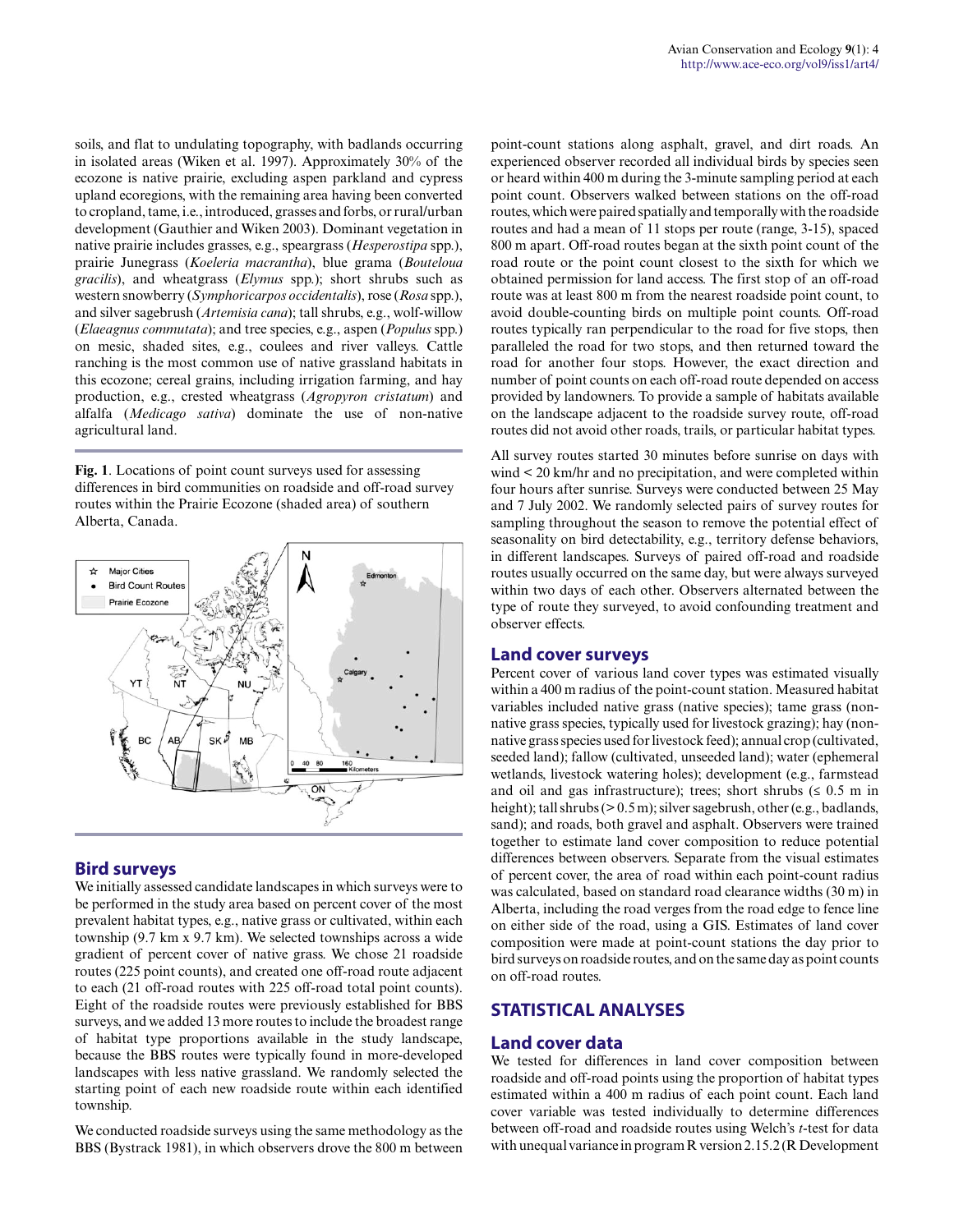Core Team 2012). Results were considered significant at *P* < 0.05 (Table 1).

**Table 1**. Mean and standard deviation (SD) of habitat variables measured on roadside  $(n = 225)$  and off-road  $(n = 225)$  point counts in the Prairie Ecozone of southern Alberta, Canada.

|                  | Roadside     |        | Off-road     |        |  |  |
|------------------|--------------|--------|--------------|--------|--|--|
| Variable         | Mean $(\% )$ | SD     | Mean $(\% )$ | SD     |  |  |
| Water            | 0.0089       | 0.0369 | 0.0044       | 0.0321 |  |  |
| <b>Trees</b>     | 0.0019       | 0.0162 | 0.0026       | 0.0195 |  |  |
| Short shrub*     | 0.0025       | 0.0201 | 0.0151       | 0.0580 |  |  |
| Tall shrub       | 0.0017       | 0.0194 | 0.0010       | 0.0081 |  |  |
| Silver sagebrush | 0.0161       | 0.0680 | 0.0139       | 0.0518 |  |  |
| Fallow*          | 0.1375       | 0.2666 | 0.0669       | 0.1786 |  |  |
| Crop             | 0.0911       | 0.2080 | 0.1018       | 0.2347 |  |  |
| Cultivated       | 0.2286       | 0.1199 | 0.1687       | 0.1068 |  |  |
| Native grass*    | 0.5680       | 0.3990 | 0.7238       | 0.3651 |  |  |
| Tame grass       | 0.0837       | 0.1985 | 0.0579       | 0.1713 |  |  |
| Hay              | 0.0050       | 0.0500 | 0.0008       | 0.0122 |  |  |
| Development      | 0.0063       | 0.0251 | 0.0032       | 0.0221 |  |  |
| Other            | 0.0110       | 0.0533 | 0.0042       | 0.0533 |  |  |
| Road*            | 0.0583       | 0.0238 | 0.0044       | 0.0094 |  |  |

\*Land cover variables significantly different  $(P < 0.05)$  between route types.

### **Bird data**

To determine if there were differences in bird community composition, abundance, and frequency of occurrence between off-road and roadside routes, we used the associated land cover data to help explain any observed differences. Because roadside routes had more point counts, and to remove the effect of time of day on detectability, we subsampled roadside routes to include the same number of points as the paired off-road route. We included individual roadside points that most closely matched the start times of the off-road points done on the paired route. To make our data comparable to BBS-style surveys, we included all detections of birds within the 400 m point-count radius in the analyses. All birds detected during the surveys were included in the analyses except waterfowl, geese, raptors, and birds that were only detected flying over the point count station and not exhibiting territorial behaviors, e.g., singing. Birds performing aerial courtship displays or flying within the point count station were included in the analyses. Because vehicle traffic volume was very low on these roads (typically < 25 vehicles/day, C. Scobie *unpublished data*) and vegetation structure was similar between the two route types, we assumed that songbird detectability would be similar enough to allow direct comparison of bird communities between the two route types.

As is the case with BBS-style point counts, our methods did not permit a direct estimate of songbird detectability. The habitat preferences of each species were classified as obligate grassland or facultative grassland from Vickery et al. (1999) or from habitat associations based on Poole (2005) for species not classified by Vickery et al. (Table 2). Several of the species detected are considered to be at risk, either within Alberta and/or Canada (Table 2).

Prior to analysis, species abundance data at the point count level were square-root transformed to reduce the effects of superabundant and flocking species on the analysis. A preliminary ordination suggested that a unimodal model was appropriate for the data set (ter Braak and Smilauer 2002); so we used canonical correspondence analysis (CCA) to model the species-environment relationship with Canoco for Windows 4.5 (ter Braak and Smilauer 2002). We generated a preliminary CCA with all explanatory variables, *i.e.*, native grass, tame grass, hay, cultivated agricultural crop, fallow, water, development, trees, silver sagebrush, short shrub, tall shrub, other, and roads, and used forward selection using Monte Carlo permutations to select explanatory variables. All nonsignificant  $(P > 0.05)$  and collinear variables were removed to produce a final CCA. Symmetric scaling was used, because this method provides a good visual portrayal of species and samples (ter Braak and Smilauer 2002). Multiple Response Permutation Procedures (MRPP) with a Euclidean distance measure were then used to test for differences in avian community composition between the route types (ter Braak and Smilauer 2002).

The magnitude of difference in detections of each species between roadside and off-road routes was assessed using indicator species analysis (ISA; Dufrene and Legendre 1997) with a Euclidean distance in PC-ORD (McCune and Mefford 1999). ISA assesses the relative abundance and frequency of occurrence of each species between treatment types, i.e., off-road versus roadside surveys (Dufrene and Legendre 1997). The significance of the resulting indicator values was tested using 999 Monte Carlo permutations. Results were considered significant at *P* < 0.05. The ratio of road to off-road indicator values for a particular species provides an estimate of the differences in abundance and frequency of occurrence between roadside and off-road survey types.

#### **RESULTS**

Within a 400 m radius of point-count centers on roadside routes, there was significantly more road coverage  $(t = 31.93, df = 282.93,$ *P* < 0.0001) and fallow habitat (*t* = 3.38, df = 379.76, *P* < 0.001) and significantly less native grass ( $t = -4.49$ , df = 459.10,  $P \le$ 0.0001) and short shrub (*t* = −3.34, df = 339.16, *P* < 0.001). After removing records of waterfowl, geese, raptors, birds detected flying over the point-count area, and species with too few detections to reliably analyze (< four observations) from the data, the resulting data consisted of 3977 observations representing 37 species and unidentified gulls and blackbirds. These unidentified gulls and blackbirds were included in the analyses because they may be important in influencing avian composition. We included seven significant land cover variables in the canonical correspondence analysis: silver sagebrush, tame grass, crop, road, development, short shrub, and native grass (Fig. 2, Table 2). The first three axes of the species-environment relationship explained 69.1% (Axis 1 = 35.9%, Axis 2 = 19.2%, Axis 3 = 14.0%) of the variance in the data.

Obligate grassland species, including Baird's Sparrow (*Ammodramus bairdii*), the Chestnut-collared Longspur (*Calcarius ornatus*), the Grasshopper Sparrow (*Ammodramus savannarum*), the Marbled Godwit (*Limosa fedoa*), McCown's Longspur (*Rhynchophanes mccownii*), and Sprague's Pipit (*Anthus spragueii*) were strongly associated with native grassland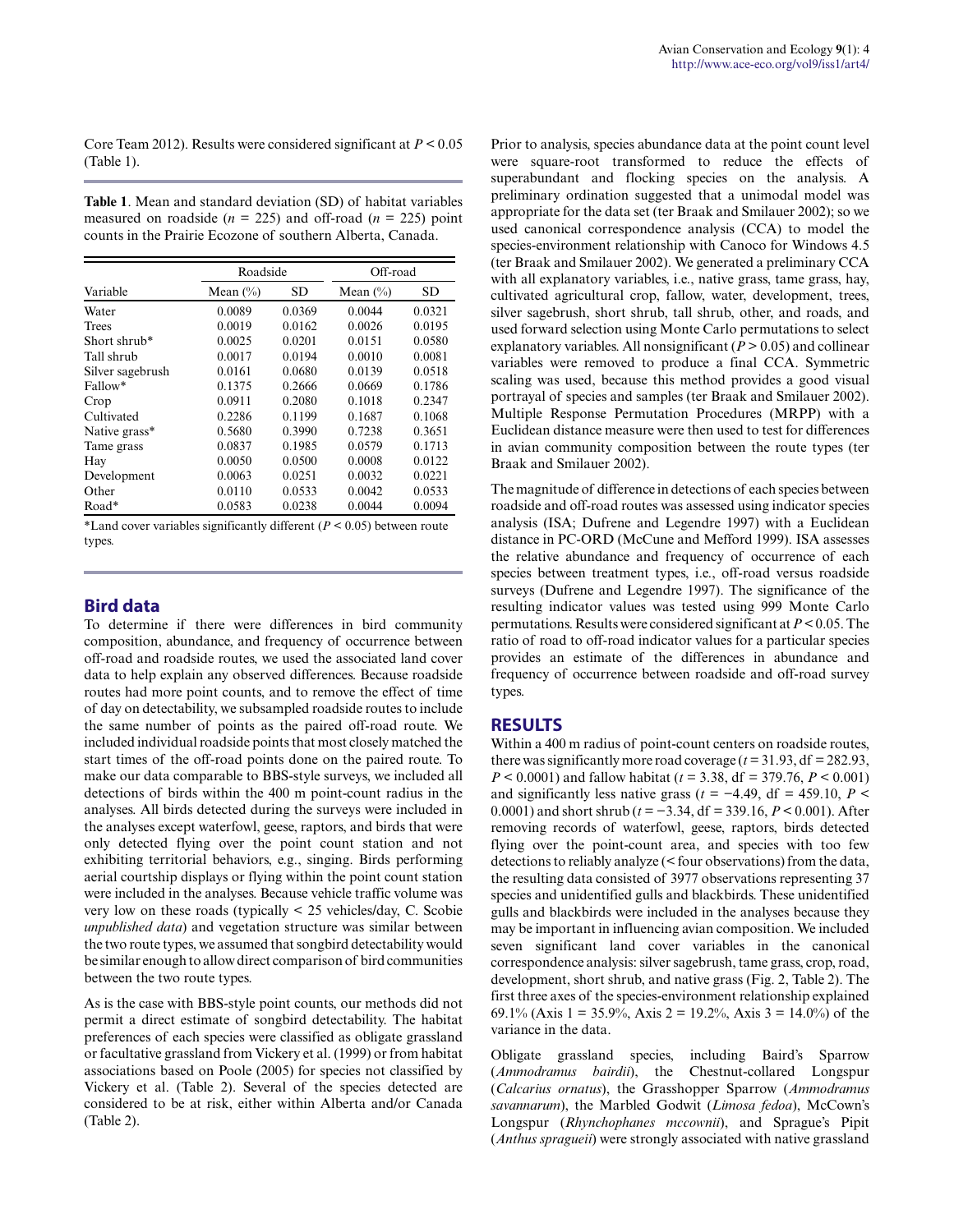**Table 2**. Habitat preferences, habitat guild, Canadian and Albertan population status designation summary statistics, mean abundance per point count, and Indicator Values, significance (*P*) of Indicator Species Analysis and four-letter American Ornithologists Union (AOU) code for species detected on surveys in the Prairie Ecozone of southern Alberta.

| Species Name                                   | Scientific Name               | <b>AOU</b><br>Code | Habitat<br>Preferences <sup>†</sup> | Habitat<br>Guild $\mathfrak{t}$ | COSEWIC and<br><b>ASRD</b> Species'<br>Designation |         | Mean abundance<br>(number/pt. count) |              | <b>Indicator Values</b> |                  |             |
|------------------------------------------------|-------------------------------|--------------------|-------------------------------------|---------------------------------|----------------------------------------------------|---------|--------------------------------------|--------------|-------------------------|------------------|-------------|
|                                                |                               |                    |                                     |                                 | Canada                                             | Alberta | Roadside                             | Off-<br>road | Roadside                | Off-<br>road     | $\mathbf P$ |
| Blackbird spp.                                 |                               |                    |                                     |                                 |                                                    |         | 0.062                                | 0.004        | $\overline{c}$          | $\boldsymbol{0}$ | 0.088       |
| Gull spp.                                      |                               |                    |                                     |                                 |                                                    |         | 0.160                                | 0.093        | 1                       | 1                | 0.866       |
| American Crow                                  | Corvus<br>brachyrhynchos      | <b>AMCR</b>        | Ag, Tr                              | $F^{\S}$                        | NA                                                 | S       | 0.138                                | 0.009        | 6                       | $\overline{c}$   | 0.085       |
| American Robin                                 | Turdus migratorius            | <b>AMRO</b>        | Ag, Hu, Tr                          | $F^{\S}$                        | NA                                                 | S       | 0.027                                | 0.009        | $\overline{\mathbf{c}}$ | $\boldsymbol{0}$ | 0.12        |
| Baird's Sparrow <sup>1</sup>                   | <b>Ammodramus</b><br>bairdii  | <b>BAIS</b>        | Gr                                  | O                               | <b>SC</b>                                          | Se      | 0.009                                | 0.147        | $\boldsymbol{0}$        | 10               | < 0.001     |
| Barn Swallow <sup>1</sup>                      | Hirundo rustica               | <b>BARS</b>        | Ag, Hu, We                          | $F^{\S}$                        | Th                                                 | Se      | 0.071                                | 0.000        | 4                       | $\boldsymbol{0}$ | 0.008       |
| Black-billed<br>Magpie <sup>1</sup>            | Pica hudsonia                 | <b>BBMA</b>        | Ag, Hu, Tr                          | $F^{\S}$                        | <b>NA</b>                                          | S       | 0.089                                | 0.013        | $\overline{7}$          | $\mathbf{0}$     | 0.002       |
| Brown-headed<br>Cowbird <sup>1</sup>           | Molothrus ater                | <b>BHCO</b>        | Ag, Gr, Tr                          | $F^{\S}$                        | NA                                                 | S       | 0.391                                | 0.013        | 20                      | 1                | < 0.001     |
| Brewer's<br>Blackbird <sup>1</sup>             | Euphagus<br>cyanocephalus     | <b>BRBL</b>        | Ag, Hu, Sh                          | $\boldsymbol{\mathrm{F}}$       | NA                                                 | S       | 0.267                                | 0.129        | 10                      | $\mathbf{1}$     | 0.003       |
| Brewer's<br>Sparrow                            | Spizella breweri              | <b>BRSP</b>        | Gr, Sh                              | $O^{\S}$                        | <b>NA</b>                                          | Se      | 0.004                                | 0.036        | $\boldsymbol{0}$        | 2                | 0.093       |
| California Gull                                | Larus californicus            | CAGU               | Ag, We                              | $F^{\S}$                        | NA                                                 | S       | 0.049                                | 0.009        | 2                       | $\boldsymbol{0}$ | 0.156       |
| Chestnut-<br>collared<br>Longspur <sup>1</sup> | Calcarius ornatus             | <b>CCLO</b>        | Gr                                  | $\mathbf O$                     | Th                                                 | Se      | 0.840                                | 1.476        | 11                      | 33               | < 0.001     |
| Clay-colored<br>sparrow                        | Spizella pallida              | <b>CCSP</b>        | Sh, Gr                              | $\boldsymbol{\mathrm{F}}$       | <b>NA</b>                                          | S       | 0.151                                | 0.116        | 8                       | 4                | 0.282       |
| Eastern<br>Kingbird <sup>1</sup>               | Tyrannus tyrannus             | EAKI               | Ag, Hu, Sh                          | F                               | NA                                                 | S       | 0.071                                | 0.013        | 4                       | $\boldsymbol{0}$ | 0.012       |
| European<br>Starling                           | Sturnus vulgarus              | <b>EUST</b>        | Ag, Hu                              | $F^{\$}$                        | Ex                                                 | Ex      | 0.151                                | 0.000        | 3                       | $\boldsymbol{0}$ | 0.033       |
| Grasshopper<br>Sparrow                         | Ammodramus<br>savannarum      | <b>GRSP</b>        | Gr                                  | $\mathbf O$                     | <b>NA</b>                                          | Se      | 0.027                                | 0.062        | 1                       | 4                | 0.125       |
| Horned Lark                                    | Eremophila alpestris          | <b>HOLA</b>        | Gr, Ag                              | O                               | NA                                                 | S       | 1.711                                | 1.893        | 33                      | 40               | 0.128       |
| House Sparrow <sup>1</sup>                     | Passer domesticus             | <b>HOSP</b>        | Ag, Hu, Tr                          | $F^{\S}$                        | Ex                                                 | Ex      | 0.240                                | 0.004        | 5                       | $\boldsymbol{0}$ | 0.001       |
| Killdeer                                       | Charadrius<br>vociferous      | KILL               | Gr, We, Ag                          | F                               | <b>NA</b>                                          | S       | 0.089                                | 0.067        | 4                       | $\overline{2}$   | 0.402       |
| Lark Bunting                                   | Calamospiza<br>melanocorys    | LARB               | Gr                                  | $\mathbf O$                     | <b>NA</b>                                          | S       | 0.333                                | 0.342        | 4                       | 6                | 0.521       |
| Lark Sparrow                                   | Chondestes<br>grammacus       | LASP               | Ag, Gr, Sh                          | F                               | NA                                                 | S       | 0.040                                | 0.009        | $\mathbf{1}$            | $\boldsymbol{0}$ | 0.255       |
| Long-billed<br>Curlew                          | Numenius<br>americanus        | <b>LBCU</b>        | Gr, We                              | $\mathbf O$                     | SC                                                 | Se      | 0.107                                | 0.116        | 4                       | 5                | 0.935       |
| Marbled<br>Godwit <sup>1</sup>                 | Limosa fedoa                  | MAGO               | Gr, Ag, We                          | O                               | NA                                                 | S       | 0.129                                | 0.259        | 4                       | 11               | 0.031       |
| McCown's<br>Longspur                           | Rhynchophanes<br>mccownii     | $\rm MCLO$         | Gr                                  | O                               | ${\rm SC}$                                         | Se      | 0.116                                | 0.293        | 2                       | 12               | 0.002       |
| Mourning Dove <sup>1</sup>                     | Zenaida macroura              | <b>MODO</b>        | Ag, Hu, Tr                          | $\boldsymbol{\mathrm{F}}$       | NA                                                 | S       | 0.071                                | 0.009        | 4                       | $\boldsymbol{0}$ | 0.010       |
| Ring-billed Gull                               | Larus delawarensis            | <b>RBGU</b>        | Ag, We                              | $F^{\S}$                        | NA                                                 | S       | 0.027                                | 0.031        | $\mathbf{1}$            | 1                | 0.916       |
| Ring-necked                                    | Phasianus colchicus           |                    | RPHE Ag, Gr, Hu,                    | $\boldsymbol{\mathrm{F}}$       | Ex                                                 | Ex      | 0.013                                | 0.009        | $\mathbf{1}$            | $\boldsymbol{0}$ | 1.000       |
| Pheasant                                       |                               |                    | Tr                                  |                                 |                                                    |         |                                      |              |                         |                  |             |
| Red-winged<br>Blackbird <sup>1</sup>           | Agelaius phoeniceus           |                    | RWBL Ag, Gr, We                     | $\boldsymbol{\mathrm{F}}$       | <b>NA</b>                                          | S       | 0.253                                | 0.084        | 10                      | 1                | 0.004       |
| Savannah<br>Sparrow                            | Passerculus<br>sandwichnensis | <b>SAVS</b>        | Gr, We                              | $\mathbf O$                     | <b>NA</b>                                          | S       | 0.493                                | 0.640        | 15                      | 23               | 0.101       |
| Sora                                           | Porzana carolina              | <b>SORA</b>        | We                                  | $F^{\S}$                        | NA                                                 | Se      | 0.013                                | 0.031        | $\boldsymbol{0}$        | 2                | 0.390       |
| Sprague's Pipit <sup>1</sup>                   | Anthus spragueii              | SPPI               | Gr                                  | 0                               | Th                                                 | Se      | 0.156                                | 0.284        | 5                       | 14               | 0.015       |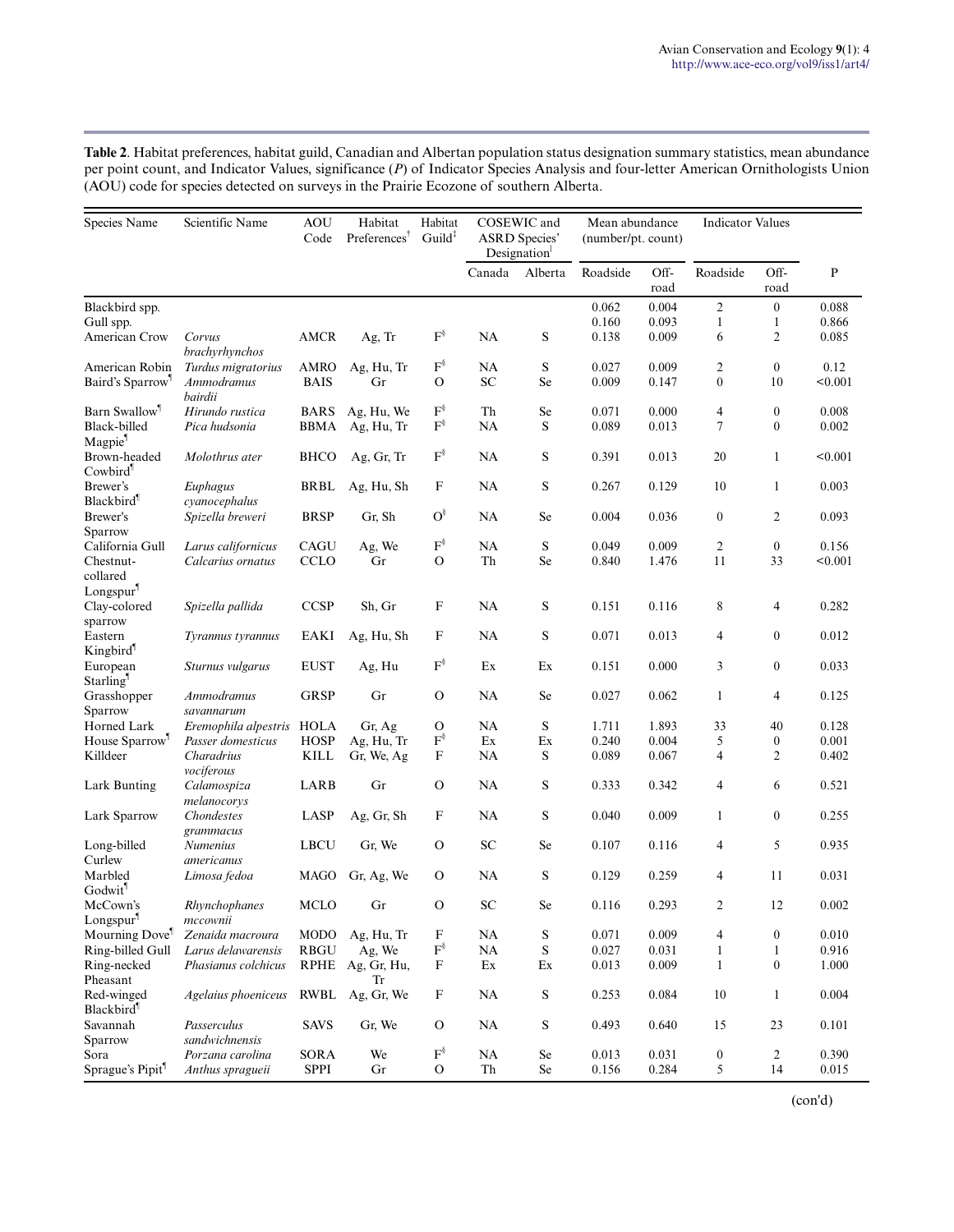| Upland<br>Sandpiper         | <i>Bartramia</i><br>longicauda | <b>UPSA</b> | Gr, Ag     | $\Omega$       | NA | Se | 0.036 | 0.053 |                |          | 0.686 |
|-----------------------------|--------------------------------|-------------|------------|----------------|----|----|-------|-------|----------------|----------|-------|
| Vesper Sparrow <sup>1</sup> | Pooecetes gramineus            | <b>VESP</b> | Gr. Sh     | $\Omega$       | NA | S  | 0.613 | 0.391 | 27             | 12       | 0.001 |
| Western                     | Tyrannus verticalis            | WEKI        | Ag, Gr, We | F              | NA | S  | 0.062 | 0.009 | 4              | $\theta$ | 0.011 |
| Kingbird <sup>1</sup>       |                                |             |            |                |    |    |       |       |                |          |       |
| Western                     | Sturnella neglecta             | <b>WEME</b> | Gr, Ag     | $\Omega$       | NA | S  | 1.484 | 1.658 | 37             | 38       | 0.848 |
| Meadowlark                  |                                |             |            |                |    |    |       |       |                |          |       |
| Willet <sup>1</sup>         | Tringa semipalmata             | <b>WILL</b> | We. Gr     | F              | NA | S  | 0.071 | 0.151 | $\mathfrak{D}$ | 8        | 0.025 |
| Wilson's Snipe              | Gallinago delicata             | <b>WISN</b> | We. Gr     | F              | NA | S  | 0.049 | 0.053 | $\mathfrak{D}$ | 3        | 1.000 |
| Yellow-headed               | Xanthocephalus                 | YHBL        | Ag, Gr, We | $F^{\S}$       | NA | S  | 0.111 | 0.027 | 3              | $\theta$ | 0.161 |
| Blackbird                   | xanthocephalus                 |             |            |                |    |    |       |       |                |          |       |
| Yellow Warbler              | Setophaga petechia             | YWAR        | Hu, Sh, We | F <sup>3</sup> | NA | S  | 0.022 | 0.004 | 2              | $\theta$ | 0.218 |

 $^{\dagger}$  Ag = agricultural land, Gr = grassland, Hu = human habitation, Sh = shrubs, Tr = trees, We = wetland/marsh (Ehrlich et al. 1988)

 $^{\ddagger}$  Habitat guild classification as obligate (O) or facultative (F) grassland habitat preference (from Vickery et al. 1999 and from Poole (2005)  $^{\circ}$  for species not classified by Vickery et al. 1999)

<sup>|</sup>Ex - Exotic, MR - May Be At Risk, NA - Not Assessed, NR - Not At Risk, S - Secure, SC - Special Concern, Se - Sensitive, Th - Threatened (COSEWIC – Committee on the Status of Endangered Wildlife in Canada; AESRD – Alberta Environment and Sustainable Resource Development 2010).

<sup>1</sup> Species with significantly different indicator values ( $P < 0.05$ ).

and negatively correlated with human-modified habitats, e.g., crop, tame grass, and road. Brewer's Sparrow (*Spizella breweri*) and the Lark Bunting (*Calamospiza melanocorys*) were both associated with silver sagebrush, and the Lark Bunting also was associated with tame grass. Facultative grassland and farmland birds, including the American Robin (*Turdus migratorius*), the Barn Swallow (*Hirundo rustica*), the Black-billed Magpie (*Pica hudsonia*), the Brown-headed Cowbird (*Molothrus ater*), and the Eastern Kingbird (*Tyrannus tyrannus*), were highly correlated with roads and development. Blackbird species were associated with development, and the Yellow Warbler (*Setophaga petechia*) and the House Sparrow (*Passer domesticus*), an alien species, were both associated with development and roads. The Lark Sparrow (*Chondestes grammacus*), gull species, the Yellow-headed Blackbird (*Xanthocephalus xanthocephalus*), and the California Gull (*Larus californicus*) were associated with crop land. The Clay-colored Sparrow (*Spizella pallida*), the European Starling (*Sturnus vulgaris* ), the Red-winged Blackbird (*Agelaius phoeniceus*), and the Ring-necked Pheasant (*Phasianus colchicus*) responded to both crop land and road areas. Multiple Response Permutation Procedures showed that the community composition between the survey types was significantly different  $(A = 0.0057,$ *T* = 10.4303, *P* < 0.0001).

Of the 39 bird species, 17 had significantly different indicator values between route types (Fig. 3, Table 2). Six species, the Chestnut-collared Longspur, Sprague's Pipit, McCown's Longspur, the Marbled Godwit, Baird's Sparrow, and the Willet (*Tringa semipalmata*), had significant indicator values associated with off-road routes. Eleven species, the Vesper Sparrow (*Pooecetes gramineus*), the Brown-headed Cowbird, the Redwinged Blackbird, Brewer's Blackbird (*Euphagus cyanocephalus*), the Black-billed Magpie, the House Sparrow, the Eastern Kingbird, the Western Kingbird (*Tyrannus verticalis*), the Mourning Dove (*Zenaida macroura*), the Barn Swallow, and the European Starling, had significant indicator values for roadside routes. The American Crow (*Corvus brachyrhynchos*) and Blackbird spp. had high but nonsignificant indicator values (*P* < 0.1) associated with the roadside surveys, and Brewer's Sparrow, the Savannah Sparrow (*Passerculus sandwichensis*), and the Grasshopper Sparrow had high but nonsignificant indicator values for the off-road surveys.

#### **DISCUSSION**

Conducting off-road bird surveys adjacent to roadside surveys allowed us to compare bird communities and bird species' abundance, using each of the surveys. Earlier investigations have found that some grassland obligate species are more prevalent on surveys away from roads (Davis and Duncan 1999, Vickery et al. 1999, Sutter et al. 2000); however, few have collected land cover information to potentially explain observed differences. In our study, off-road routes were composed of more native grassland and short shrubs, whereas roadside routes were dominated by roads and land uses associated with crop farming. These land cover differences led to 17 of 39 (44%) bird species that differed significantly in relative abundance and frequency of occurrence between the route types. Road development is often associated with habitats that have been converted from native vegetation to habitats typical of farmed landscapes (Boren et al. 1999, Keller and Scallan 1999) and, indeed, the proportion of cultivated land was closely correlated with proportion of road.

Avian community composition differed significantly between the off-road and roadside surveys. The bird community associated with off-road routes was dominated by species typical of native grassland habitats. Among the six species that had greater indicator values associated with off-road routes, four are listed by the Committee on the Status of Endangered Wildlife in Canada (COSEWIC) or under the Canadian federal Species at Risk Act (SARA), namely, Sprague's Pipit, Baird's Sparrow, the Chestnutcollared Longspur, and McCown's Longspur, and all, except the Willet, are obligate grassland species. Many obligate grassland birds tend to have lower abundance in, or are absent in, smooth brome (*Bromus inermis*), crested wheatgrass, and alfalfa hayfields and pastures (Davis and Duncan 1999, Robbins and Dale 1999, Green et al. 2002), which are typical of landscapes dominated by non-native land cover types (Gratto-Trevor 2000, Sutter et al. 2000, Dechant et al. 2003). Marbled Godwits and Willets prefer habitats with native grassland and shallow, seasonal wetlands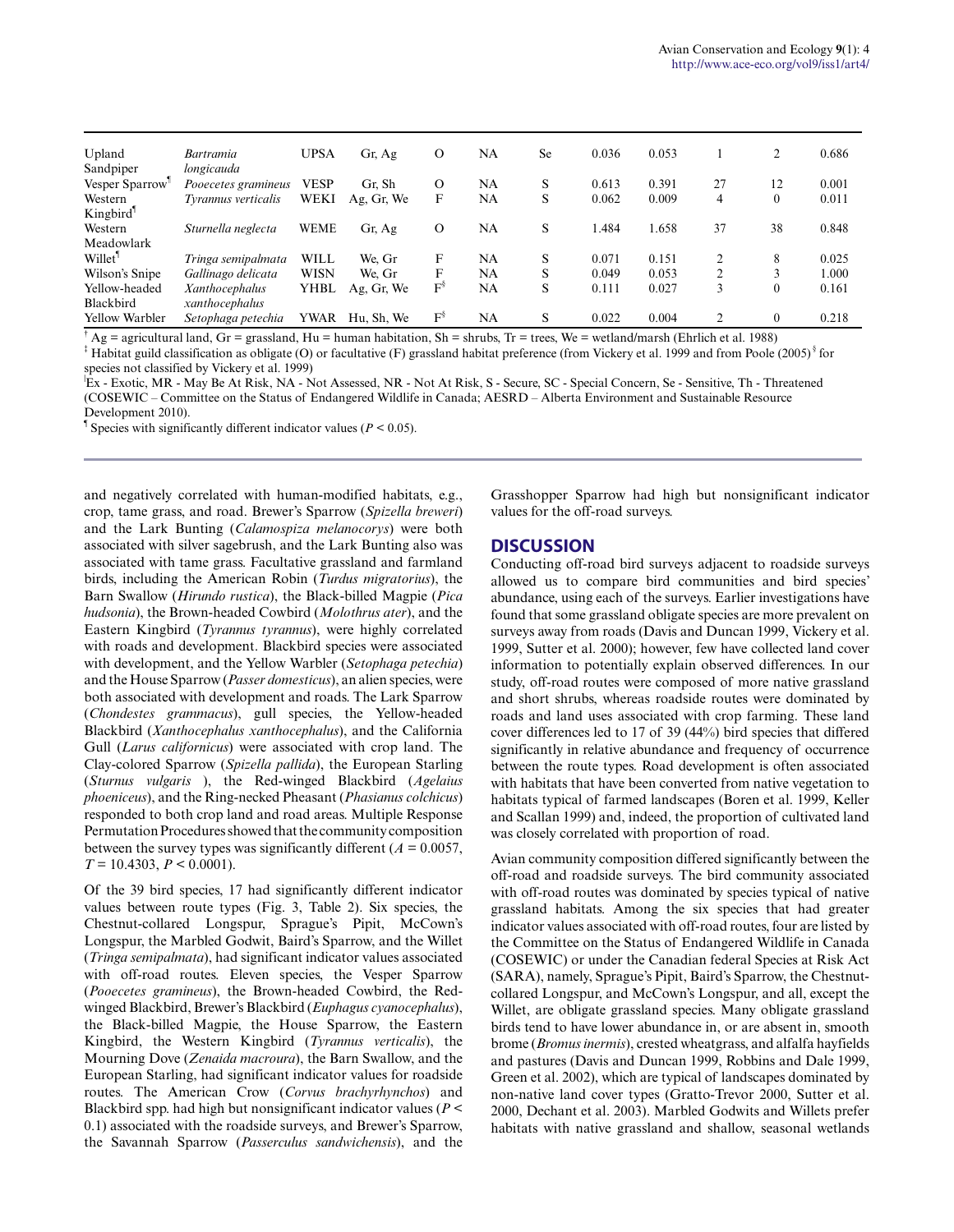**Fig. 2**. Canonical Correspondence Analysis (CCA) ordination plot with 67% confidence ellipses for 37 bird species plus two bird groups (Blackbird and Gull spp.), counted along off-road ( $n = 225$  point count stations) and roadside surveys (*n* = 225 point counts), in the Prairie Ecozone of Alberta, Canada. Four-letter codes and scientific names for species are listed in Table 2. Vectors indicate direction and strength (length) of relationships between species and explanatory land-cover (habitat-type) variables.



(Lowther et al. 2001), which are likely more abundant on off-road routes, where these wetlands have not been filled in or degraded to the same extent as in cultivated areas. However, we did not detect differences in the area of wetlands between survey types. McCown's Longspur and the Chestnut-collared Longspur prefer short, sparse to moderately vegetated native habitat for nesting and foraging and therefore may avoid the dense vegetation often associated with road ditches (Johnson et al. 2004).

The bird community associated with roadside surveys included common species and those typical of farmland and other humanmodified habitats. The greater occurrence of these species on roadside routes is because of higher amounts of agricultural land uses and anthropogenic development, e.g., farms and granaries. Although we did not detect differences in the amount of development in the direct comparison of the survey types, it was a significant predictor of the bird community. The Barn Swallow, the European Starling, and the House Sparrow exist in grassland landscapes only where human-built structures are present, and they are rare in extensive tracts of grassland, where such structures are also rare (Lowther and Cink 2006). Similarly, nest predators or parasitic-nesting species such as the Black-billed Magpie, Brewer's Blackbird, and the Brown-headed Cowbird are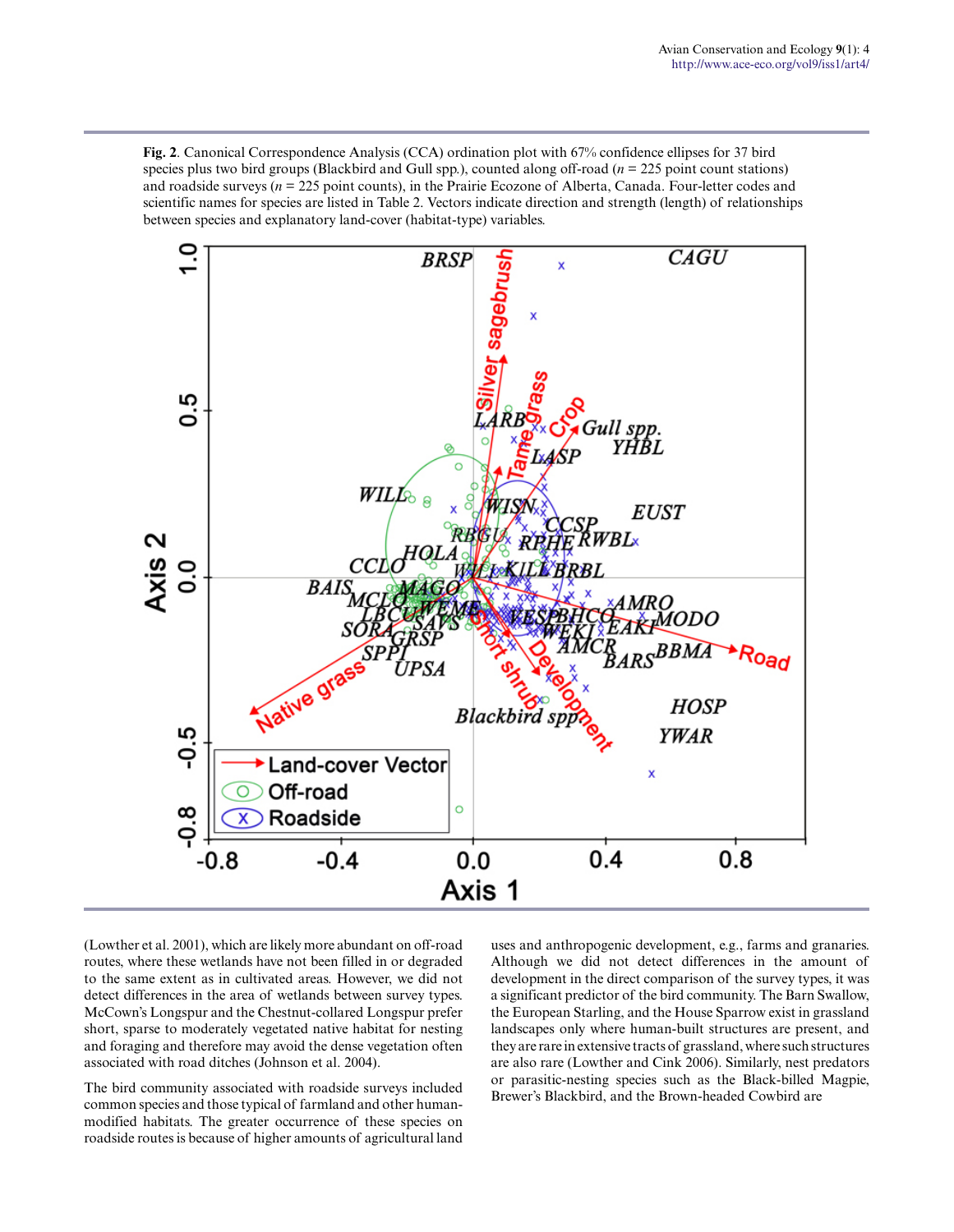**Fig. 3**. Community indicator values (A) and relative abundance (B) for species with significant (*P* > 0.05) differences in indicator values, combining both abundance and frequency of occurrence, in roadside ( $n = 225$  point counts) and off-road ( $n =$ 225 point counts) surveys in the Prairie Ecozone of Alberta. To generate the relative abundance, absolute abundance measures were rescaled so the total of the two abundances (off-road and roadside) were equal to 100. See Table 2 for four-letter species codes.



frequently found in higher densities in human-modified habitats, along fence lines and at habitat edges (Lowther 1993, Trost 1999, Davis and Sealy 2000, Martin 2002), and several of these species were associated with roads in our study. The higher abundance and frequency of occurrence of Red-winged Blackbird on roadside surveys is possibly because of a greater abundance of dense marsh vegetation around the relatively deep water bodies that form in ditches and livestock watering holes (Niemuth et al. 2007, Safratowich et al. 2008) in which this species nests, and near cropland (Yasukawa and Searcy 1995) in which it forages. Similar to the findings of other studies in the Canadian grasslands, we found that the Vesper Sparrow was more prevalent on roadside routes (Sutter et al. 2000). This species is classified as obligate grassland by Vickery et al. (1999), but may be more of a moderate grassland generalist that is responding to structural attributes of the habitat (open areas with short, sparse, and patchy vegetation, and taller shrubs or fence posts for song perches) found more commonly on roadside routes (Dechant et al. 2003).

The significant differences in abundance and frequency of occurrence between roadside and off-road surveys for nearly half of the species surveyed have important conservation implications. Population and trend estimates and species distribution models based solely on roadside surveys in the BBS may overestimate the population size of some species and underestimate the size of others. This may be exacerbated by differences in the magnitude and rate of habitat change because of anthropogenic impacts near or away from roads, which could impact trend estimates for these species. The BBS also samples different bird communities than those found in less disturbed areas of the landscape, because roads are often associated with areas of greater development. Underestimating the population size and overestimating the declining trend of several obligate grassland birds is potentially good news for the status of these species. However, their low occurrence in roadside surveys likely makes it more difficult to accurately detect population changes over time and to construct distribution models for these species (Bart et al. 2004). Most species that were more abundant on roadside routes are of low conservation concern, e.g., House Sparrow, European Starling, Black-billed Magpie. However, there may be species for which abundance overestimation on BBS routes is problematic, including the Vesper Sparrow. Additionally, aerial insectivores, the Eastern Kingbird, the Western Kingbird, and the Barn Swallow, that are undergoing steep population declines across North America (Böhning-Gaese et al. 1993, Rich et al. 2004, Sauer et al. 2007) were more abundant at roadsides. Although there are no examples of roadside bias affecting the conservation status of a species, population estimates and trends of grassland species that are based on BBS data warrant further critical examination.

BBS-style surveys may not representatively sample all habitats in the landscape, particularly habitats occurring away from roads (Thogmartin et al. 2006, Harris and Haskell 2007). Representative sampling to develop more robust conservation metrics, e.g., population estimates, trends, and species distribution models, could be achieved in at least two ways. First, random or systematic sampling across the landscape would be more representative of the available habitat. Random sampling would, however, be very difficult to achieve, in part because of logistics involved in gaining access to private land and traveling to random locations. Although our sampling was not completely random, the off-road routes surveyed a relatively representative sample of habitats in this landscape. A second option would be to better understand bird abundance in each habitat type and use information on habitat area to extrapolate across the landscape. This would provide a close connection between the species and what may be their greatest threat, habitat loss. The disadvantage of this latter approach is that it is very rare to have detailed habitat information for large areas. A hybrid approach may be most feasible, in which data are collected from both road and off-road routes (Hanowski and Niemi 1995). The data could then be weighted in models based on the amount of habitat near roads and the amount away from roads in the broader landscape. Another consequence of lower prevalence of obligate grassland species near roads is that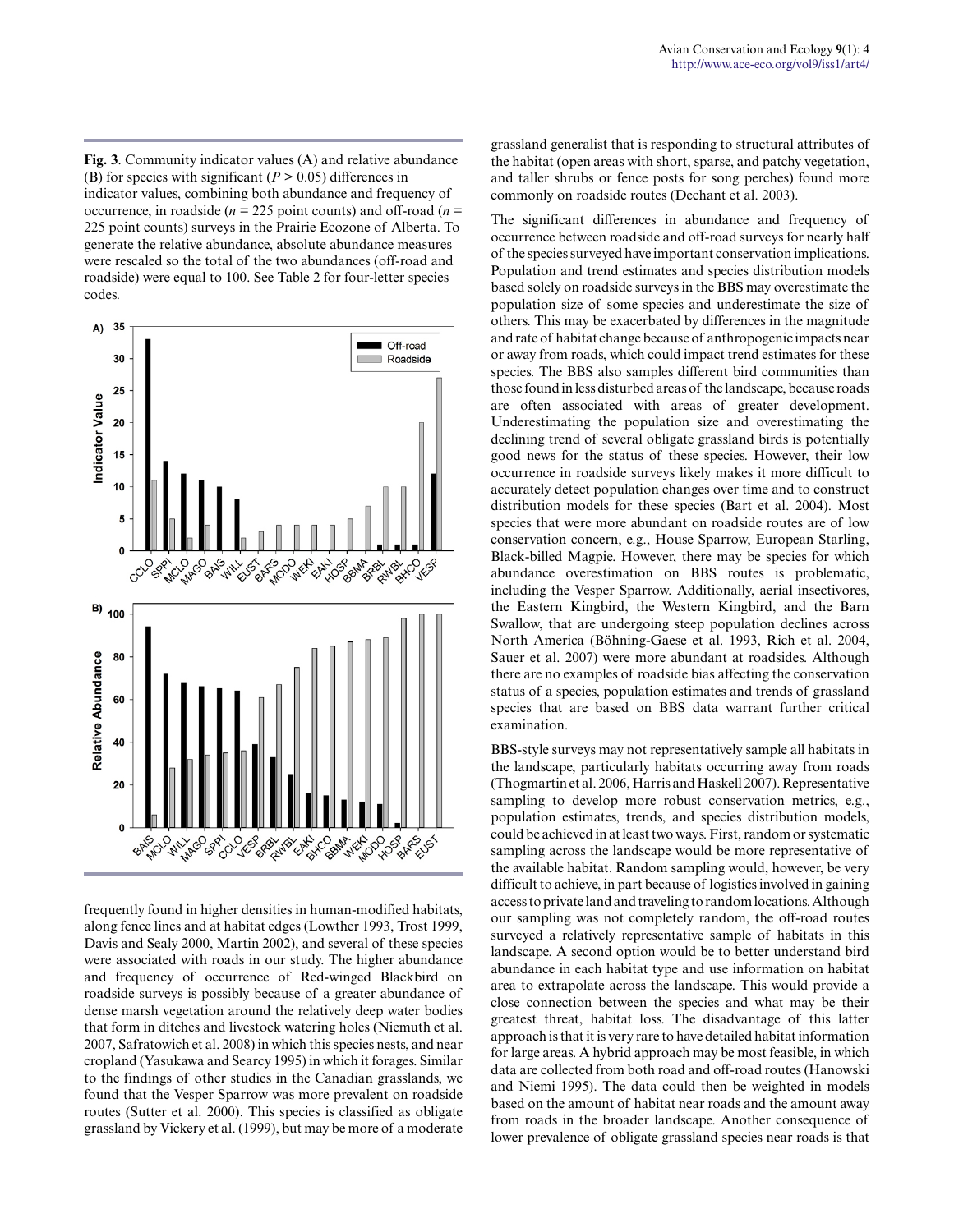likely that habitats that co-occur with roads will increase. Consequently, those species dependent on native habitats will likely decline as they become restricted to smaller patches of suitable habitat (Herkert 1994, Johnson and Igl 2001, Davis 2004).

Our results are potentially limited by the relatively small geographic area in which this study was conducted, i.e., only in the southern portion of the grasslands in Alberta. Results from our study may differ from those in other parts of grassland species' ranges, i.e., other Canadian provinces, the United States, if the distribution of habitat near and away from roads is different in those other areas. Differences in the magnitude and rate of habitat change in these areas could also potentially influence population trends of the same species. Our results should be tested against similar data from other areas in which similar grassland bird communities occur and against potentially developing species distribution models. However, our results are still important, because our study was conducted in a large part of the Canadian range of many grassland-obligate species, and is therefore important for efforts directed at the conservation of grassland birds and their habitat in Canada.

BBS data have been crucial in showing population trends of many species across years (Boren et al. 1999, Sauer et al. 2007, but see Betts et al. 2007), but may be less reliable in predicting the occurrence and distribution of species over the entire landscape, especially in relatively undisturbed sites with few roads from which to survey, and for estimating overall population sizes. BBS-style roadside surveys may also be poor at documenting rare or endangered species, especially those that occupy habitats not sampled well with roadside surveys. Of the eight species we analyzed that are considered at risk in Alberta or Canada, four associated with native grassland were found in higher abundance on off-road routes. Conservation programs are often targeted at these declining grassland-obligate species, and roadside surveys may not be sufficient for providing reliable data for the successful implementation of such programs, especially for species that inhabit native grasslands. Accounting for bias from roadside counts could help focus conservation efforts where they are needed the most, particularly if some species are not declining as quickly as estimated based on roadside counts.

### **CONCLUSION**

Surveys performed away from roads revealed substantially different grassland bird communities than surveys performed along roads. This difference in bird communities largely reflected differences in habitats between the two survey types. The use of roadside surveys, such as BBS, to estimate population trends, sizes, or species distributions could result in large errors unless corrections are developed for the influence of sampling only from roadsides. Correction for this bias will require sampling that is representative of locations and habitats across the landscape, including samples away from roads. Further modeling, using data sets like ours, will determine what off-road sampling effort is required to develop these corrections and, ultimately, accurate population, trend, and distribution estimates.

*Responses to this article can be read online at:* http://www.ace-eco.org/issues/responses.php/624

#### **Acknowledgments:**

*We are grateful to private landowners who allowed us access to their land. We thank K. Hannah, E. Spiewak, T. Hope, and B. Wheatcroft for helping to conduct habitat and bird surveys, S. Stevens for help with a literature research and editing, M. W. Alldredge, R. Fisher, B. Dale, and two anonymous reviewers for helpful suggestions on earlier versions of this manuscript, and C. Scobie for providing traffic data. Funding was provided by the Alberta Conservation Association, the Biodiversity Fund of Alberta, the Alberta North American Waterfowl Management Partnership, and the Canadian Wildlife Service, Environment Canada.*

#### **LITERATURE CITED**

Alberta Environment and Sustainable Resource Development. 2010. *Wild species status search.* Alberta Environment and Sustainable Resource Development, Edmonton, Alberta, Canada. [online] URL: http://srd.alberta.ca/FishWildlife/SpeciesAtRisk/ WildSpeciesStatusSearch.aspx

Askins, R. A., F. Chavez-Ramirez, B. C. Dale, C. A. Haas, J. R. Herkert, F. L. Knopf, and P. D. Vickery. 2007. Conservation of grassland birds in North America: understanding ecological processes in different regions. *Ornithological Monographs* 64:1-46.

Bart, J., K. P. Burnham, E. H. Dunn, C. M. Francis, and C. J. Ralph. 2004. Goals and strategies for estimating trends in landbird abundance. *Journal of Wildlife Management* 68:611-626. http://dx. doi.org/10.2193/0022-541X(2004)068[0611:GASFET]2.0.CO;2

Bart, J., M. Hofshen, and B. G. Peterjohn. 1995. Reliability of the Breeding Bird Survey: effects of restricting surveys to roads. *Auk* 112:758-761.

Benítez-López, A., R. Alkemade, and P. A. Verweij. 2010. The impacts of roads and other infrastructure on mammal and bird populations: a meta-analysis. *Biological Conservation* 143:1307-1316. http://dx.doi.org/10.1016/j.biocon.2010.02.009

Betts, M. G., D. Mitchell, A. W. Diamond, and J. Bety. 2007. Uneven rates of landscape change as a source of bias in roadside wildlife surveys. *Journal of Wildlife Management* 71:2266-2273. http://dx. doi.org/10.2193/2006-004

Böhning-Gaese, K., M. L. Taper, and J. H. Brown. 1993. Are declines in North American insectivorous songbirds due to causes on the breeding range? *Conservation Biology* 7:76-86. http://dx.doi. org/10.1046/j.1523-1739.1993.07010076.x

Boren, J. C., D. M. Engle, M. W. Palmer, R. E. Masters, and T. Criner. 1999. Land use change effects breeding bird community composition. *Journal of Range Management* 52:420-430. http://dx. doi.org/10.2307/4003767

Brotons, L., W. Thuiller, M. B. Araújo, and A. H. Hirzel. 2004. Presence-absence versus presence-only modelling methods for predicted bird habitat suitability. *Ecography* 27:437-448. http://dx. doi.org/10.1111/j.0906-7590.2004.03764.x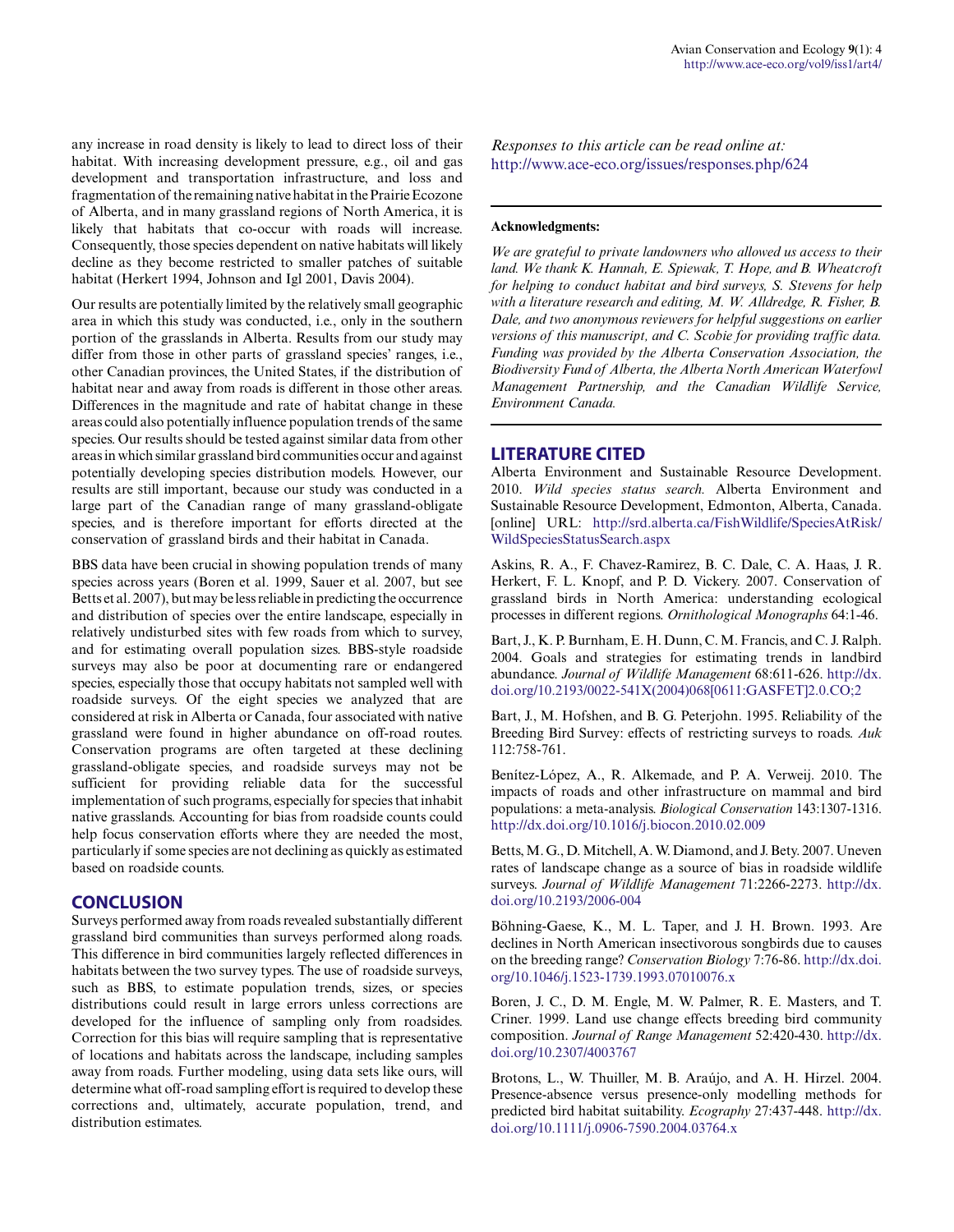Bystrack, D. 1981. The North American Breeding Bird Survey. *In* C. J. Ralph and J. M. Scott, editors. *Studies in Avian Biology* 6:34-41.

Coppedge, B. R., D. M. Engle., R. E. Masters, and M. S. Gregory. 2001. Avian response to landscape change in fragmented southern Great Plains grasslands. *Ecological Applications* 11:47-59. http://dx. doi.org/10.1890/1051-0761(2001)011[0047:ARTLCI]2.0.CO;2

Davis, S. K. 2004. Area sensitivity in grassland passerines: effects of patch size, patch shape, and vegetation structure on bird abundance and occurrence in southern Saskatchewan. *Auk* 121:1130-1145.

Davis, S. K., and D. C. Duncan. 1999. Grassland songbird occurrence in native and crested wheatgrass pastures of southern Saskatchewan. *Studies in Avian Biology* 19:211-218.

Davis, S. K., and S. G. Sealy. 2000. Cowbird parasitism and nest predation in fragmented grasslands of southwestern Manitoba. Pages 220-228 *in* J. N. M. Smith, T. L. Cook, S. I. Rothstein, S. K. Robinson, and S. G. Sealy, editors. *Ecology and management of cowbirds and their hosts: studies in the conservation of North American passerine birds.* University of Texas Press, Austin, Texas, USA.

Dechant, J. A., M. F. Dinkins, D. H. Johnson, L. D. Igl, C. M. Goldade, and B. R. Euliss. 2003. *Effects of management practices on grassland birds: Vesper Sparrow.* Northern Prairie Wildlife Research Center, Jamestown, North Dakota, USA. [online] URL: http://www.npwrc.usgs.gov/resource/literatr/grasbird/vesp/vesp.htm

Dufrene, M., and P. Legendre. 1997. Species assemblages and indicator species: the need for a flexible asymmetrical approach. *Ecological Monographs* 67:345-366.

Fletcher, Jr., R. J., and R. R. Koford. 2003. Spatial responses of Bobolinks (*Dolochonyx oryzivorus*) near different types of edges in northern Iowa. *Auk* 120:799-810.

Forman, R. T., and L. E. Alexander. 1998. Roads and their major ecological effects. *Annual Review of Ecology and Systematics* 29:207-231. http://dx.doi.org/10.1146/annurev.ecolsys.29.1.207

Forman, R. T., B. Reineking, and A. M. Hersperger. 2002. Road traffic and nearby grassland bird patterns in a suburbanizing landscape. *Environmental Management* 29:782-800. http://dx.doi. org/10.1007/s00267-001-0065-4

Francis, C. M., J. M. Bart, E. H. Dunn, K. P. Burnham, and C. J. Ralph. 2005. Enhancing the value of the Breeding Bird Survey: reply to Sauer et al. (2005). *Journal of Wildlife Management* 69:1327-1332. http://dx.doi.org/10.2193/0022-541X(2005)69[1327:ETVOTB]2.0.CO;2

Gauthier, D. A., and E. B. Wiken. 2003. Monitoring the conservation of grassland habitats, prairie ecozone, Canada. *Environmental Monitoring and Assessment* 88:343-364. http://dx. doi.org/10.1023/A:1025585527169

Gratto-Trevor, C. L. 2000. Marbled Godwit (*Limosa fedoa*). *In* A. Poole, editor. *The birds of North America online.* Cornell Lab of Ornithology, Ithaca, New York, USA. [online] URL: http://bna. birds.cornell.edu/bna/species/492

Green, M. T., P. E. Lowther, S. L. Jones, S. K. Davis, and B. C. Dale. 2002. Baird's Sparrow (*Ammodramus bairdii*). *In* A. Poole, editor. *The birds of North America online.* Cornell Lab of Ornithology, Ithaca, New York, USA. [online] URL: http://bna.birds.cornell. edu/bna/species/638

Guisan, A., and W. Thuiller. 2005. Predicting species distribution: offering more than simple habitat models. *Ecology Letters* 8:993-1009. http://dx.doi.org/10.1111/j.1461-0248.2005.00792.x

Hanowski, J. M., and G. J. Niemi. 1995. A comparison of on- and off-road bird counts: do you need to go off road to count birds accurately? *Journal of Field Ornithology* 66:469-483.

Harris, J. B. C., and D. G. Haskell. 2007. Land cover sampling biases associated with roadside bird surveys. *Avian Conservation and Ecology - Écologie et conservation des oiseaux* 2(2): 12. [online] URL: http://www.ace-eco.org/vol2/iss2/art12/

Herkert, J. R. 1994. The effects of habitat fragmentation on Midwestern grassland bird communities. *Ecological Applications* 4:461-471. http://dx.doi.org/10.2307/1941950

Hutto, R. L., S. J. Hell, J. F. Kelly, and S. M. Pletschet. 1995. A comparison of bird detection rates derived from on-road versus offroad point counts in northern Montana. Pages 103-110 *in* C. J. Ralph, J. R. Sauer, and S. Droege, editors. *Monitoring bird populations by point counts.* U.S. Forest Service General Technical Report PSW-GTR-149, Albany, California, USA.

Johnson, D. H., and L. D. Igl. 2001. Area requirements of grassland birds: a regional perspective. *Auk* 118:24-34.

Johnson, D. H., L. D. Igl, and J. A. Dechant Shaffer, series coordinators. 2004. *Effects of management practices on grassland birds.* Northern Prairie Wildlife Research Center Online, Jamestown, North Dakota, USA. [online] URL: http://www.npwrc. usgs.gov/resource/literatr/grasbird/index.htm

Kadmon, R., O. Farber, and A. Danin. 2004. Effect of roadside bias on the accuracy of predictive maps produced by bioclimatic models. *Ecological Applications* 14:401-413. http://dx.doi.org/10.1890/02-5364

Keller, C. M. E., and M. R. Fuller. 1995. Comparisons of birds detected from roadside and off-road point counts in the Shenandoah National Park. Pages 111-115 *in* C. J. Ralph, J. R. Sauer, and S. Droege, editors. *Monitoring bird populations by point counts.* U.S. Forest Service General Technical Report PSW-GTR-149, Albany, California, USA.

Keller, C. M. E., and J. T. Scallan. 1999. Potential roadside biases due to habitat changes along breeding bird survey routes. *Condor* 101:50-57. http://dx.doi.org/10.2307/1370445

Koper, N., D. J. Walker, and J. Champagne. 2009. Nonlinear effects of distance to habitat edge on Sprague's Pipits in southern Alberta, Canada. *Landscape Ecology* 24:1287-1297. http://dx.doi.org/10.1007/ s10980-009-9375-3

Lima, S. L., and T. J. Valone. 1991. Predators and avian community organization: an experiment in a semi-desert grassland. *Oecologia* 86:105-112. http://dx.doi.org/10.1007/BF00317396

Lowther, P. E. 1993. Brown-headed Cowbird (*Molothrus ater*). *In*  A. Poole, editor. *The birds of North America online.* Cornell Lab of Ornithology, Ithaca, New York, USA. [online] URL: http://bna. birds.cornell.edu/bna/species/047

Lowther, P. E., and C. L. Cink. 2006. House Sparrow (*Passer domesticus*). *In* A. Poole, editor. *The birds of North America online*.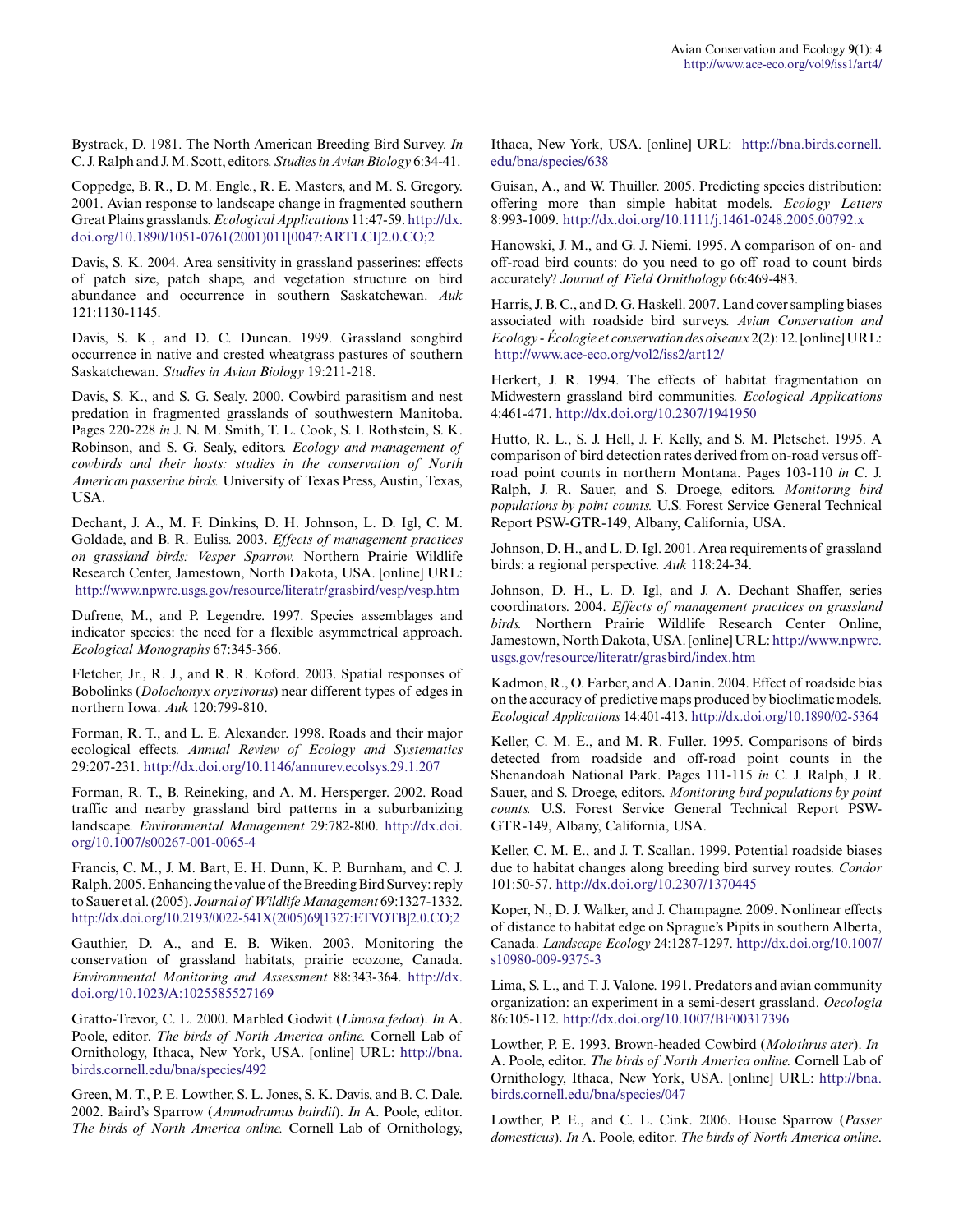Cornell Lab of Ornithology, Ithaca, New York, USA. http://bna. birds.cornell.edu/bna/species/012/articles/introduction

Lowther, P. E., H. D. Douglas III, and C. L. Gratto-Trevor. 2001. Willet (*Tringa semipalmata*). *In* A. Poole, editor. *The birds of North America online*. Cornell Lab of Ornithology, Ithaca, New York, USA. [online] URL: http://bna.birds.cornell.edu/bna/ species/579/articles/introduction

Martin, S. G. 2002. Brewer's Blackbird (*Euphagus cyanocephalus*). *In* A. Poole, editor. *The birds of North America online.* Cornell Lab of Ornithology, Ithaca, New York, USA. http://bna.birds. cornell.edu/bna/species/616/articles/introduction

McCarthy, K. P., R. J. Fletcher Jr., C. T. Rota, and R. L. Hutto. 2012. Predicting species distributions from samples collected along roadsides. *Conservation Biology* 26:68-77. http://dx.doi. org/10.1111/j.1523-1739.2011.01754.x

McCune, B., and M. J. Mefford. 1999. *PC-ORD. Multivariate analysis of Ecological Data version 4.20.* MjM Software, Gleneden Beach, Oregon, USA.

Murray, L. D., C. A. Ribic, W. E. Thogmartin, and M. G. Knutson. 2008. Accuracy assessment of predictive models of grassland bird abundances in the prairie hardwood transition bird conservation region. *Condor* 110:747-755. http://dx.doi. org/10.1525/cond.2008.8610

Niemuth, N. D., A. L. Dahl, M. E. Estey, and C. R. Loesch. 2007. Representation of landcover along Breeding Bird Survey routes in the northern plains. *Journal of Wildlife Management* 71:2258-2265. http://dx.doi.org/10.2193/2006-281

Niemuth, N. D., M. E. Estey, and C. R. Loesch. 2005. Developing spatially explicit habitat models for grassland bird conservation planning in the prairie pothole region of North Dakota. Pages 469-477 *in* C. J. Ralph and T. D. Rich, editors. *Bird conservation implementation and integration in the Americas: proceedings of the Third International Partners in Flight Conference*, 2002 March 20-24, Asilomar, California, USA. Volumes 1 and 2. General Technical Report PSW-GTR-191. Pacific Southwest Research Station, U.S. Forest Service, Albany, California, USA.

Peterjohn, B. G., and J. R. Sauer. 1999. Population status of North American grassland birds from the North American Breeding Bird Survey, 1966-1996. *Studies in Avian Biology* 19:27-44.

Poole, A., editor. 2005. *The birds of North America online.* Cornell Laboratory of Ornithology, Ithaca, New York, USA. [online] URL: http://bna.birds.cornell.edu/bna/

R Development Core Team. 2012. *R: a language and environment for statistical computing.* R Foundation for Statistical Computing, Vienna, Austria. [online] URL: http://www.R-project.org

Rich, T. D., C. J. Beardmore, H. Berlanga, P. J. Blancher, M. S. W. Bradstreet, G. S. Butcher, D. W. Demarest, E. H. Dunn, W. C. Hunter, E. E. Iñigo-Elias, J. A. Kennedy, A. M. Martell, A. O. Panjabi, D. N. Pashley, K. V. Rosenberg, C. M. Rustay, J. S. Wendt, and T. C. Will. 2004. *Partners in Flight North American Landbird Conservation Plan.* Cornell Lab of Ornithology, Ithaca, New York, USA.

Robbins, C. S., J. R. Sauer, R. S. Greenburg, and S. Droege. 1989. Population declines in North American birds that migrate to the neotropics. *Proceedings of the National Academy of Science U.S. A.* 86:7658-7662. http://dx.doi.org/10.1073/pnas.86.19.7658

Robbins, M. B., and B. C. Dale. 1999. Sprague's Pipit (*Anthus spragueii*). *In* A. Poole, editor. *The Birds of North America online.* Cornell Lab of Ornithology, Ithaca, New York, USA. [online] URL: http://bna.birds.cornell.edu/bna/species/439

Rotenberry, J. T., and S. T. Knick. 1995. Evaluation of bias in roadside point count surveys of passerines in shrubsteppe and grassland habitats in southwestern Idaho. Pages 99-101 *in* C. J. Ralph, J. R. Sauer, and S. Droege, editors. *Monitoring bird populations by point counts.* U.S. Forest Service General Technial Report PSW-GTR-149, Albany, California, USA.

Safratowich, B., G. M. Linz, W. H. Bleier, and H. J. Homan. 2008. Avian use of rural roadsides with cattail (*Typha* spp.). *American Midland Naturalist* 159:162-171. http://dx.doi.org/10.1674/0003-0031 (2008)159[162:AUORRW]2.0.CO;2

Samson, F. B., and F. Knopf. 1994. Prairie conservation in North America. *Bioscience* 44:418-421. http://dx.doi.org/10.2307/1312365

Sauer, J. R., J. E. Fallon, and R. Johnson. 2003. Use of North American Breeding Bird Survey data to estimate population change for bird conservation regions. *Journal of Wildlife Management* 67:372-389. http://dx.doi.org/10.2307/3802778

Sauer, J. R., W. A. Link, J. D. Nichols, and J. A. Royle. 2005. Using the North American Breeding Bird Survey as a tool for conservation: a critique of Bart et al. (2004). *Journal of Wildlife Management* 69:1321-1326. http://dx.doi.org/10.2193/0022-541X (2005)69[1321:UTNABB]2.0.CO;2

Sauer, J. R., J. E. Hines, and J. Fallon. 2007. *The North American Breeding Bird Survey, results and analysis 1966-2006.* Version 10.13.2007. USGS Patuxent Wildlife Research Center, Laurel, Maryland, USA. [online] URL: http://www.mbr-pwrc.usgs.gov/ bbs/bbs2006.html

Scott, J. M., P. J. Heglund, M. L. Morrison, J. B. Haufler, M. G. Raphael, W. A. Wall, and F. B. Samson, editors. 2002. *Predicting species occurrences: issues of accuracy and scale.* Island Press, Washington, D.C., USA.

Spellerberg, I. F. 1998. Ecological effects of roads and traffic: a literature review. *Global Ecology and Biogeography Letters* 7:317-333. http://dx.doi.org/10.2307/2997681

Sutter, G. C., S. K. Davis, and D. C. Duncan. 2000. Grassland songbird abundance along roads and trails in southern Saskatchewan. *Journal of Field Ornithology* 71:110-116.

Syfert, M. M., M. J. Smith, and D. A. Coomes. 2013. The effects of sampling bias and model complexity on the predictive performance of MaxEnt species distribution models. *PLoS ONE* 8(2):e55158. http://dx.doi.org/10.1371/journal.pone.0055158

ter Braak, C. J. F., and P. Smilauer. 2002. *CANOCO Reference Manual and CanoDraw for Windows User's Guide: software for Canonical Community Ordination (Version 4.5).* Microcomputer Power, Ithaca, New York, USA.

Thogmartin, W. E., J. R. Sauer, and M. G. Knutson. 2004. A hierarchical spatial model of avian abundance with application to Cerulean Warblers. *Ecological Applications* 14:1766-1779.